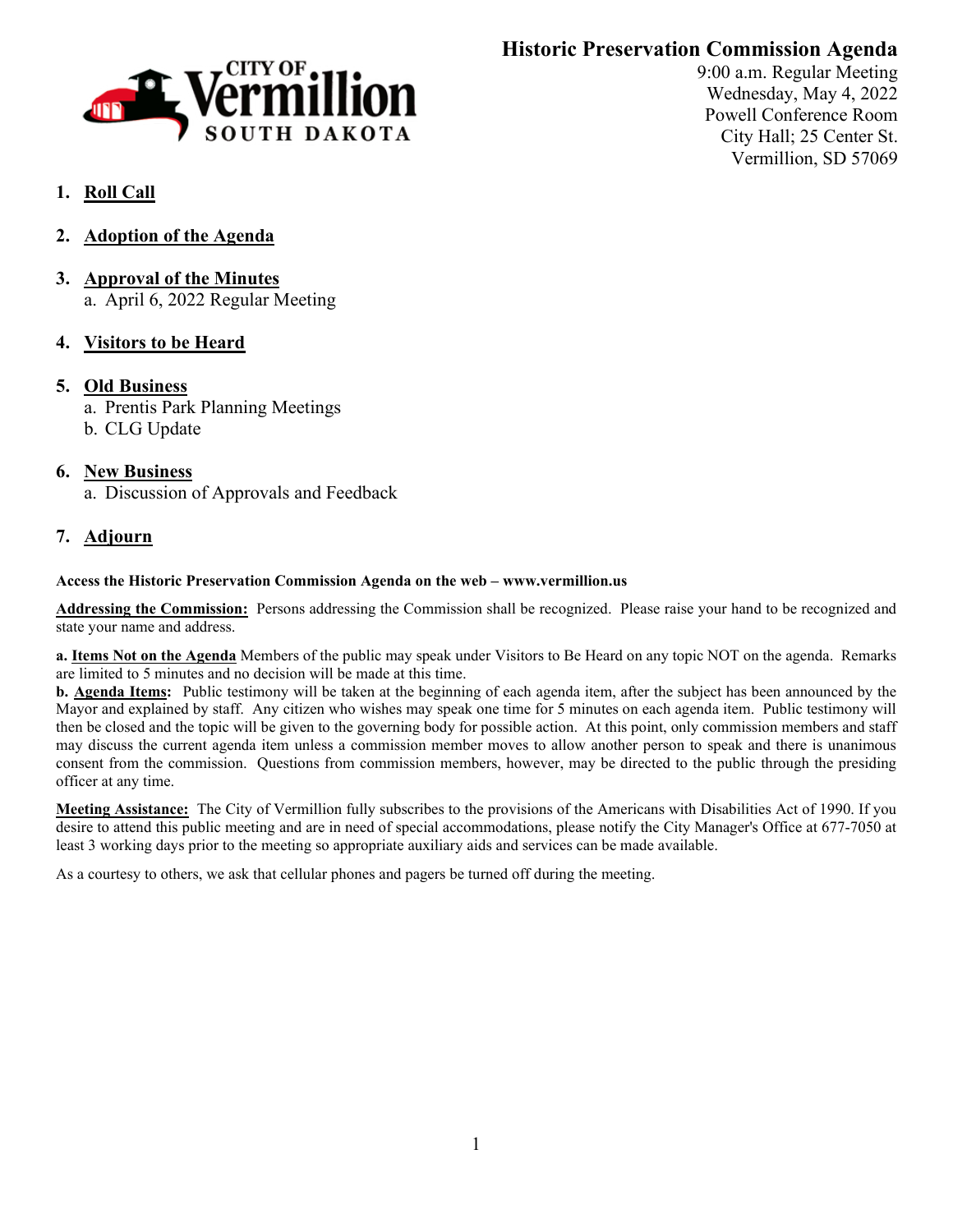## **Wednesday April 6, 2022 Regular Meeting:**

The regular meeting of the Vermillion Historic Preservation Commission was called to order at City Hall April 6, 2022 at 9:00 a.m.

#### **1. Roll Call**

**Present**: Susan Keith-Gray, Bill Dendinger, Cynthia Chaney, Dietrik Vanderhill, Erin Beyers (via Zoom)

**Absent**: Jim Wilson, Ed Gerrish

**Staff Present**: John Prescott, City Manager; Stone Conley, Assistant to the City Manager; Kalin Knief, Building Official

#### **Adoption of the Agenda**

Dendinger moved to adopt the agenda, seconded by Chaney. Unanimously approved.

#### **3. Approval of the Minutes**

**3a.** Dendinger moved that the minutes of the March 2, 2022 meeting be adopted, seconded by Chaney. Unanimously approved.

#### **4. Visitors to be Heard**

**4a.** Michelle Dennis visited the HPC to discuss and give an update on the Jolley Historic District survey. Dennis provided data and information for the commission to analyze. The district nomination is done for the Jolley Historic District besides some final finishing touches. Dennis hopes to hear and share the results of the survey in June 2022. Dennis answered any questions the HPC or City had regarding the survey. Revisions consist of newly demolished or built garages and structures.

**4b.** Tim Schreiner from the Clay County HPC came to visit with the Vermillion HPC regarding the cost of Evelyn Schlenker's Prentis Park book. The HPC discussed with Schreiner some of the possible projects that could be taken on. The HPC directed Dendinger and Dietrik to contact Dennis regarding the Brookman House.

#### **5. Old Business**

**5a.** Keith Gray has met with various people regarding different aspects of the Prentis Park 100th year celebration. All who were met with have been very excited for this event to take place. Keith Gray would possibly want new banners in the park or informational displays. She states that Amanda Raiche from the Vermillion Public Library is willing to assist. She will assist by putting stories of Prentis Park together in a story walk. There may be signs placed by the historic structures in the park noting their significance. May possibly compile a list of all items of this nature. Keith Gray also stated the possibility of doing newspaper articles and art exhibits. She wonders if creating a logo would be a good idea for the event. Liz Almlie from the South Dakota SHPO will be contacted regarding this. Keith Gray likes the idea of a food event or even a possible 5k run. Many different possible activities were discussed by the HPC at the meeting. Allie King at the Arts Council would be interested in an art fair/exhibit during the event. Dan Christopherson asked if the event could coincide with the Vermillion All-Schools reunion this year. Keith Gray will establish a small committee consisting of those interested in the event. She also states that an advertisement will be needed for the event.

**5b.** Conley from the City discussed his trip on behalf of the HPC to the Annual Gathering of CLGs in Rapid City.

#### **6. New Business**